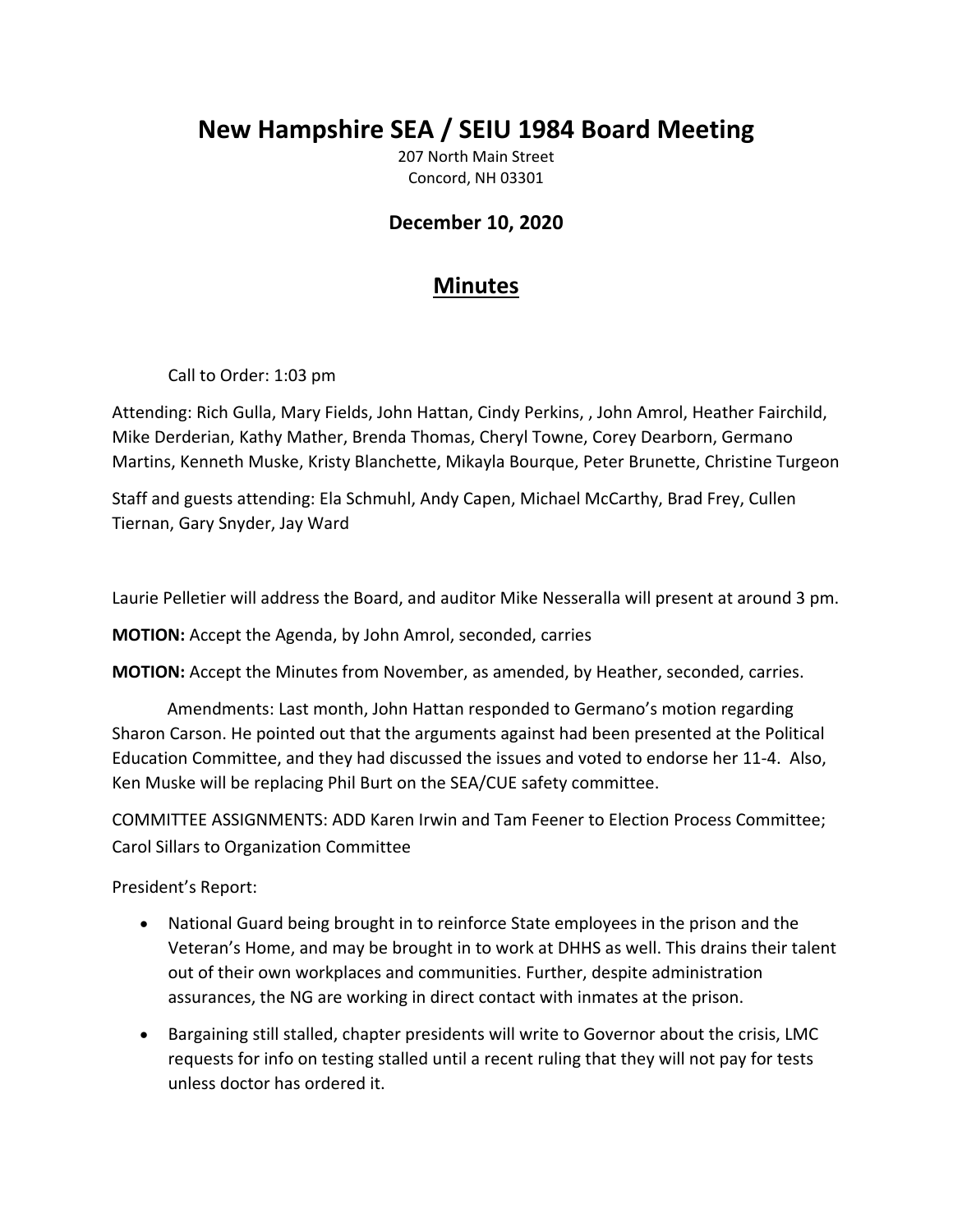- Employees feeling overwhelmed and swamped in multiple workplaces.
- Safety Committee at NH Employment Security had a good meeting, and a followup is scheduled.
- Contact tracing: In the spring, the plan was to contact 2‐3 people per case. Then it went to 5‐7 when things were slower in the summer, it was 5‐7 per case. Now they are only tracing infections from clusters and asking individuals to communicate to their own contacts.
- Another Right-to-Work bill to fight... we are coordinating with other unions.
- Will schedule a Board retreat for early February.
- David Holt is organizing at Elliott Hospital. If someone knows someone, absolutely put them in touch with David. (20% of our operating budget is supposed to be spent on organizing. Proposal to SEIU: we would like to spend it all on external organizing.)
- OSC Delivery Day happened, all with gift cards; we were able to give to about 3000 kids.
- Looking into whether FMLA and Worker's Compensation can apply to COVID isolation.
- Some workers going to work symptomatic. DOT has begun disciplining staff who do that, and other agencies are discussing that.
- State employee personnel files may no longer be considered fully confidential. Performance and disciplinary records (even if you're exonerated) may be considered public information.

**MOTION** to approve associate membership application: Jonathan Whitehead, by Cindy, seconded, carries.

Jay and Cullen present on LSRs, sponsors for our Resolution initiatives, and all political currents. LSR themes: Law enforcement issues (Laurie List, weapons, stand‐your‐ground, etc.) Election issues (eliminate vote‐by‐mail, for example). Dick Hinch died of COVID‐19; Republicans will have to elect another. Republicans want to meet in person and Democrats prefer remote. Republicans will make the rules, so we can't know how reliably Democrats will show up. This will be a very defensive year. Please pass on any info about labor-friendly Republican reps you know.

Concern: the Convention's resolution regarding COLAs, and the Conservative Committee's interest in 273‐A, could backfire on us. A bill can be presented that's in our favor and get "amended" into the opposite. This Legislature could be dangerous.

John Amrol notified us that previously passed increases in retirement benefits were not paid out to him, and he has been fighting with NHRS about it. We need to ask our retirees if they got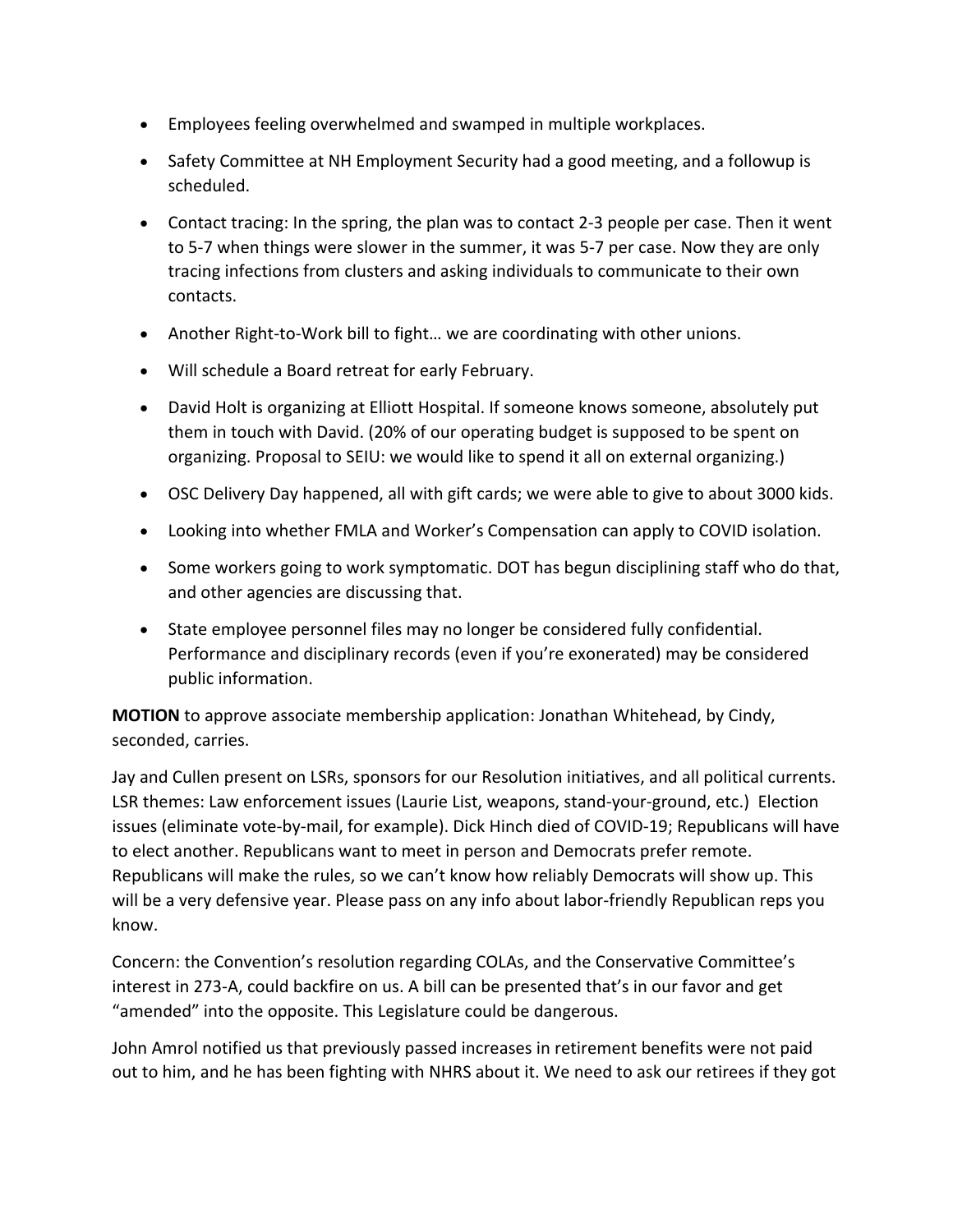benefit raises when they were supposed to. NHRS is disorganized and does not keep good records.

**MOTION** to enter Executive Session, for legal, personnel and international internal issues. Moved by John Amrol, seconded. In at 2:15, out at 2:56.

**MOTION** to allow flexibility in ratification procedures due to COVID barriers to in‐person gatherings, by Cindy Perkins, seconded, carries.

**MOTION** to name Avis Crane as Finance Committee chair until a new Treasurer can be elected, by Mary Fields, seconded, carries.

Auditor's report, Mike Nesseralla: SEA‐PAC financials need to be consolidated with SEA's financials because SEA controls it. For internal purposes, OSC finances are broken out. Most changes in income and liabilities are positive for us. A major legal settlement caused a loss for the union, but is not considered an ongoing operational expense.

**MOTION** TO ACCEPT CONSENT AGENDA: OSC, Treasurer's Report, Membership Report, by Mary, seconded, carried.

## COMMITTEE REPORTS: 10 min each

- 1. Collective Bargaining, see report from Leah McKenna
- 2. Dues Assistance, Cheryl Towne. One request. Approved.
- 3. Finance Committee, Kim Griffin (has resigned)
- 4. Lavender Caucus, Mikayla Bourque . Nothing to report.
- 5. Organization Committee, John Hattan. Getting prepared for Chapter elections. Working on committee chair packets, to help new chairs understand their role and responsibilities.
- 6. Political Education, John Hattan. THANK YOU to the phonebank volunteers!

Bundy, Paula

Crane, Avis Hattan, John Thyng, Elizabeth Irwin, Karen Demeroto, Victor Mecheau, Ralph Flynn, Regina LaFave, Deb Kelley, Tina Davies, Laura Brousseau, Stephanie